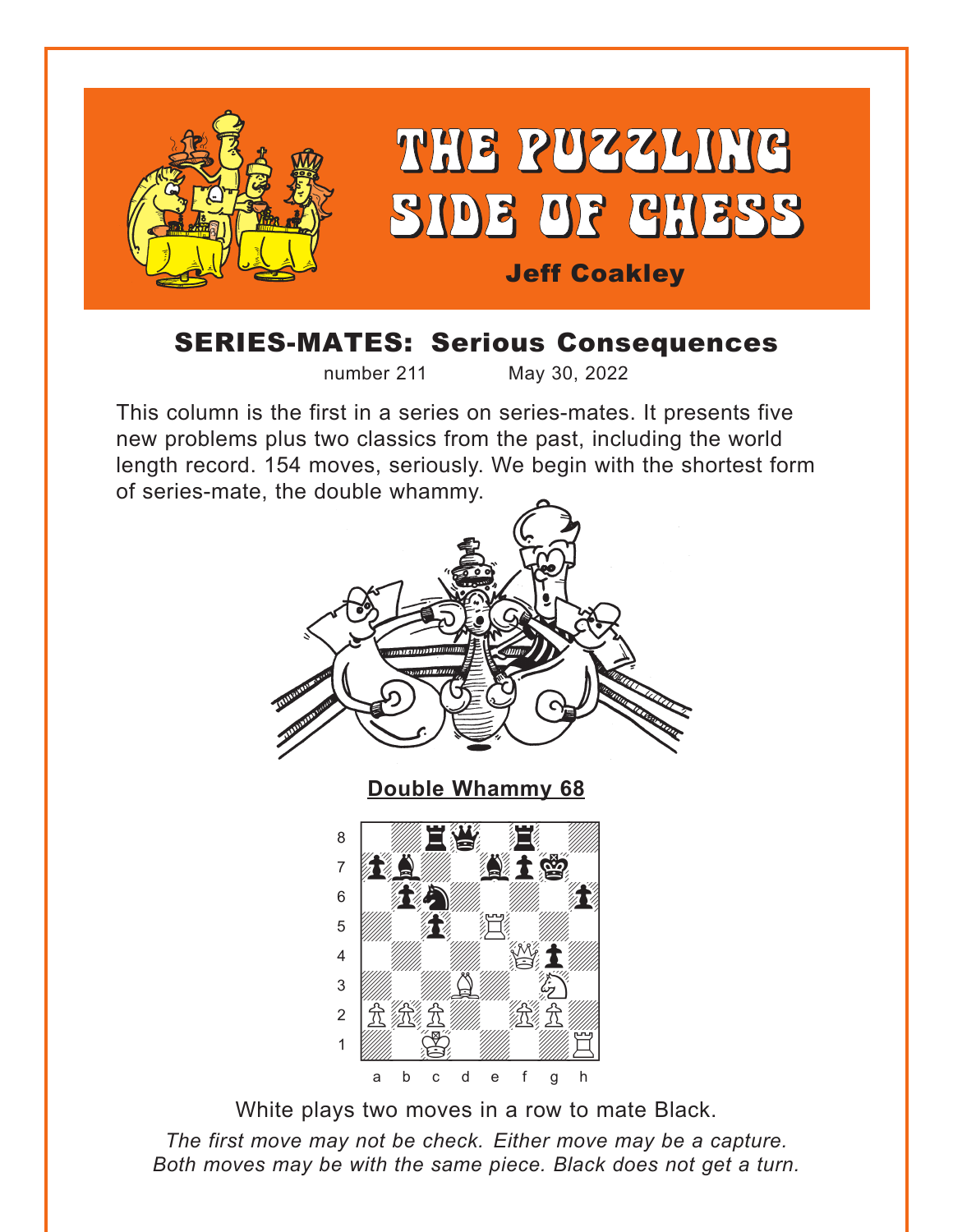<span id="page-1-0"></span>I began composing double whammys over 15 years ago as a basic exercise for students. They were fun puzzles designed to develop tactical vision and pattern recognition. At the time, I had never heard of series-mates and thought I was doing something new and original. But finding anything new and original in chess is next to impossible!

My interest in longer series-mates arose several years later while writing The Puzzling Side of Chess, starting with column 2, June 2012.



Many series-mates are "grotesque" positions in which a small number of white pieces overcome a much larger black force. In this problem, White has only a king and one pawn. Black has a full 16 piece army.



# **Multi-Wham 52**

series-mate in 19

White plays nineteen moves in a row to mate Black.

Only the final move may give check. Captures are allowed. Black does not get a turn. White may not place their own king in check. even if they get out of check on a subsequent turn.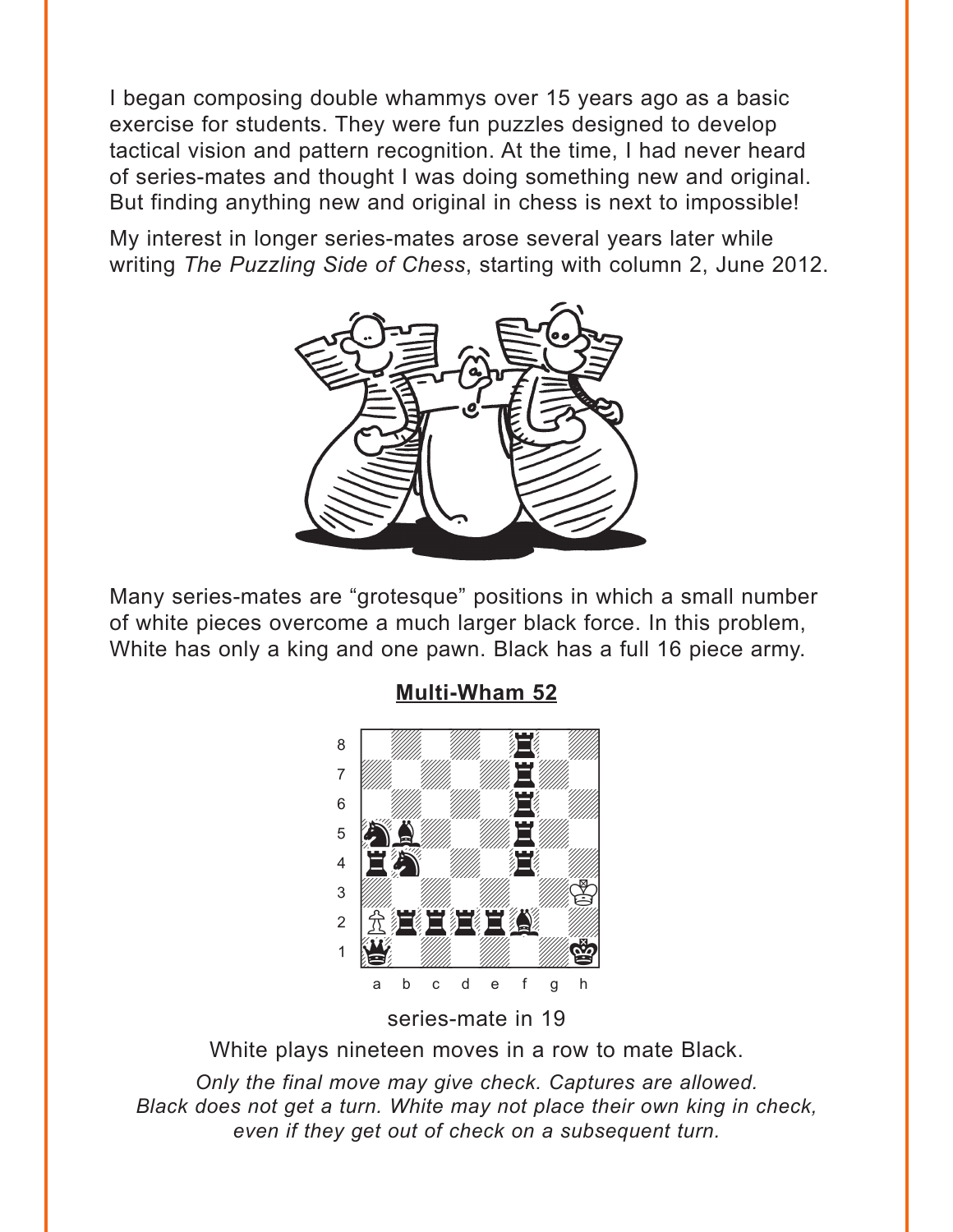<span id="page-2-0"></span>In the next position, it's two white pawns against fifteen black pieces. The pawns are blocked, so it's up to the king to set them free. Much of the action is more or less forced, but at some point before the final captures, the mating pattern must be envisioned



**Multi-Wham 53** 

So far, both multi-whams have been total "massacres". Every black defender was captured before mating the king. Will White make it three in a row against a super-charged army? Black has the maximum force possible, sixteen pieces with eight promoted queens. Perhaps like me, you find this situation very appealing.



**Multi-Wham 54** 

White plays seventeen moves in a row to mate Black.

series-mate in 17

series-mate in 41 White plays forty-one moves in a row to mate Black.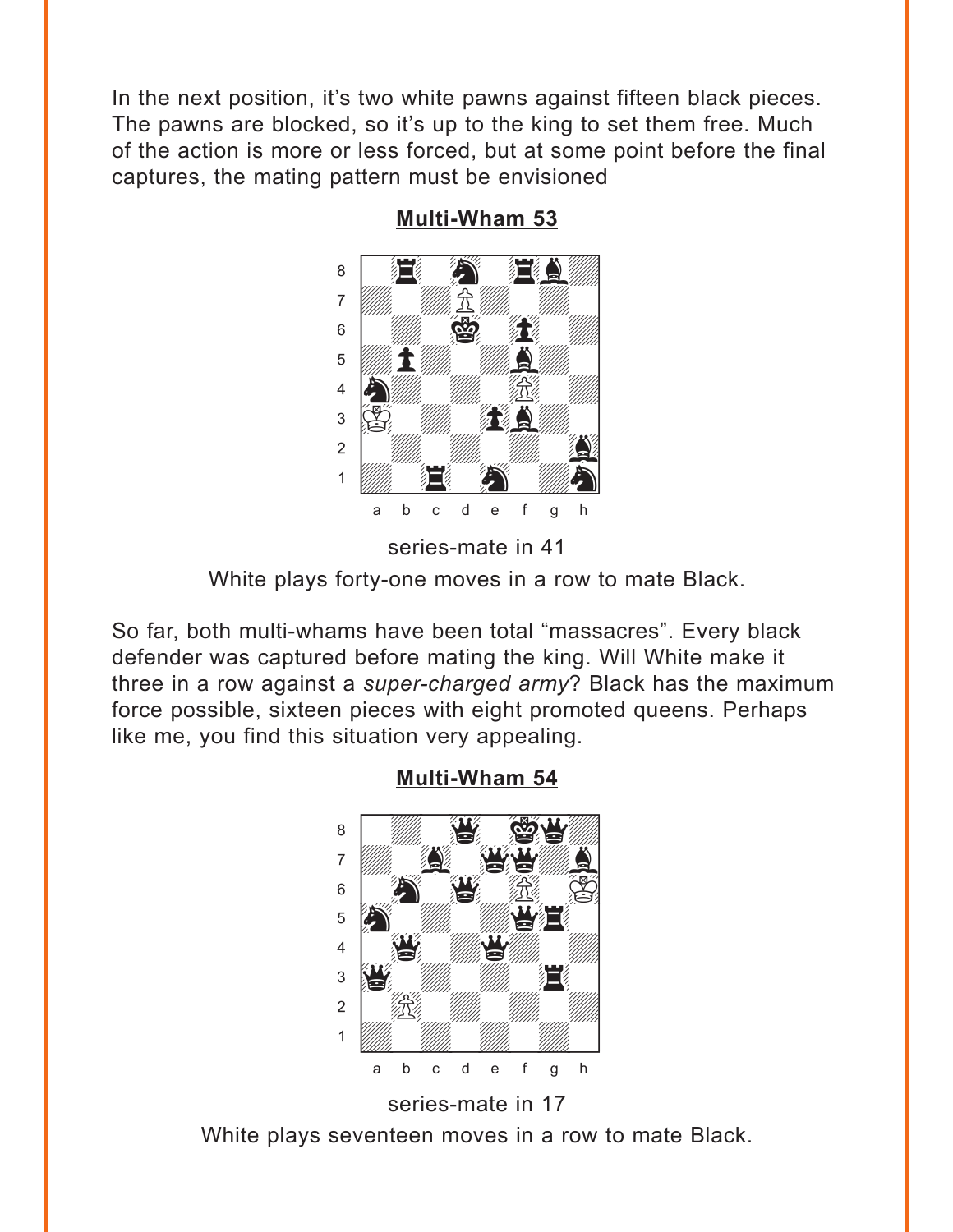<span id="page-3-0"></span>There are no pawns to promote in the next puzzle. White faces the super-charged black army with a bishop and knight. Unlike the earlier problems, the first few moves are the most challenging.



**Multi-Wham 55** 

White plays seventeen moves in a row to mate Black.

The following gem by the great Karl Fabel is evidently the first attempt at setting a series-mate move length record. White has four pawns and a bishop, but as you will soon notice, the bishop and kingside pawns are not of much use. In fact, they mostly just get in the way!

# **Multi-Wham 56**

Karl Fabel 1955 **Fairy Chess Review** 

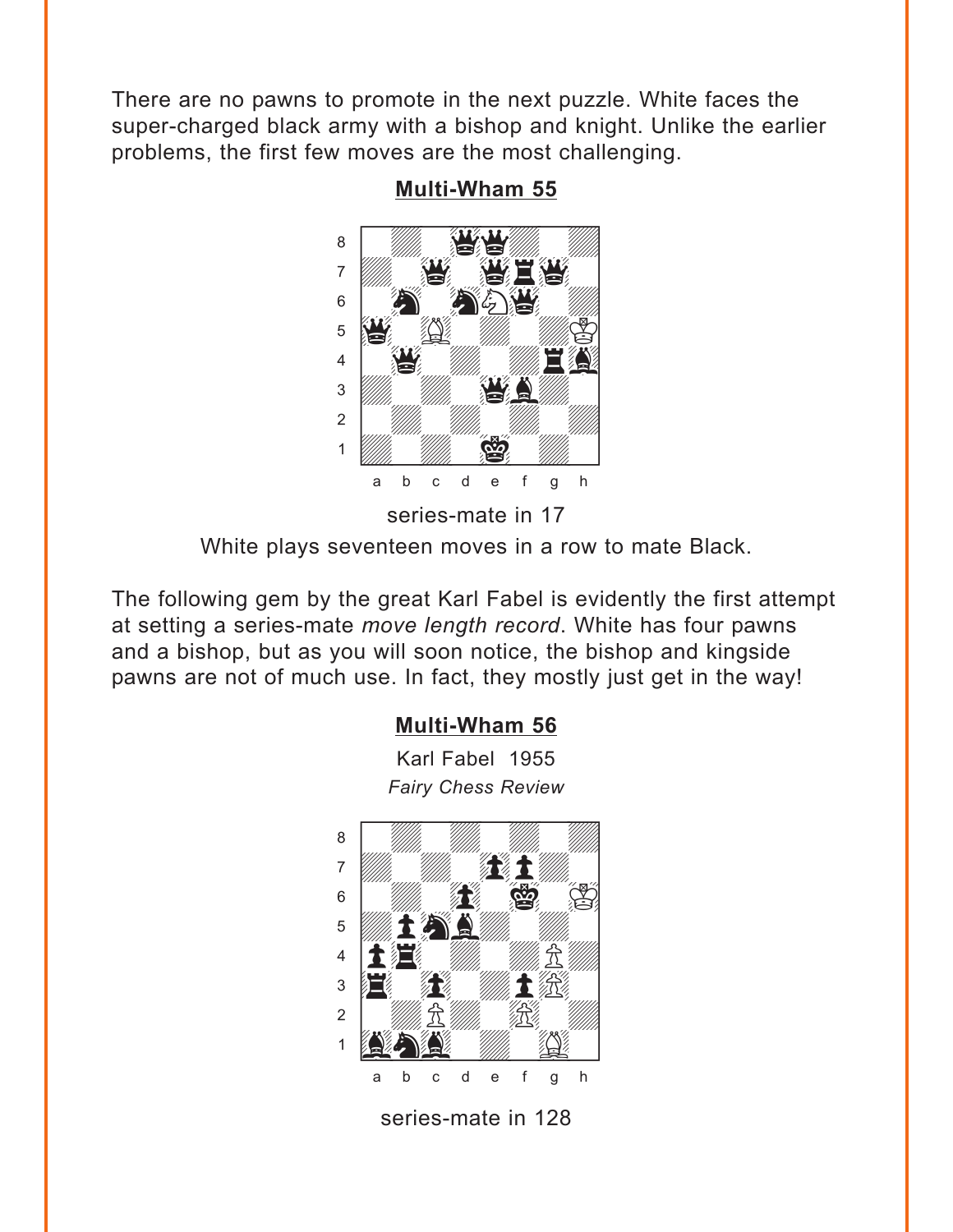<span id="page-4-0"></span>The record of 128 moves was subsequently broken by other composers. In 1958, Charles Kemp achieved 138 moves with a position very similar to Fabel's. But it was not until 2013 that a different approach was found by Arno Tüngler, the modern day master of series-mate records.

The new mark to beat is 154 moves!

# *StrateGems 64*  $\frac{Sntate.}{Sntate.}$ e *a willing willing willing willing willing willing willing*  $\overline{\mathbf{a}}$  and  $\overline{\mathbf{a}}$  and  $\overline{\mathbf{a}}$  and  $\overline{\mathbf{a}}$  $\frac{1}{2}$   $\frac{1}{2}$   $\frac{1}{2}$   $\frac{1}{2}$   $\frac{1}{2}$   $\frac{1}{2}$   $\frac{1}{2}$   $\frac{1}{2}$  $\mathbf{E}[\mathbf{E}[\mathbf{E}]\mathbf{H}[\mathbf{E}]]$  $\frac{4}{\sqrt{2}}$  which  $\frac{1}{\sqrt{2}}$  $\frac{1}{2}$  $\frac{1}{2}$   $\frac{1}{2}$   $\frac{1}{2}$ the Company of the Company of the Company of the Company of the Company of the Company of the Company of the Co a b c d e f g h

series-mate in 154

Consequences of past decisions are often hard to foresee. Sometimes I regret calling these problems "multi-whams". It's a silly name. But once started, how could I stop?



**[Multi-Wham 57](#page-16-0)**

Arno Tüngler 2013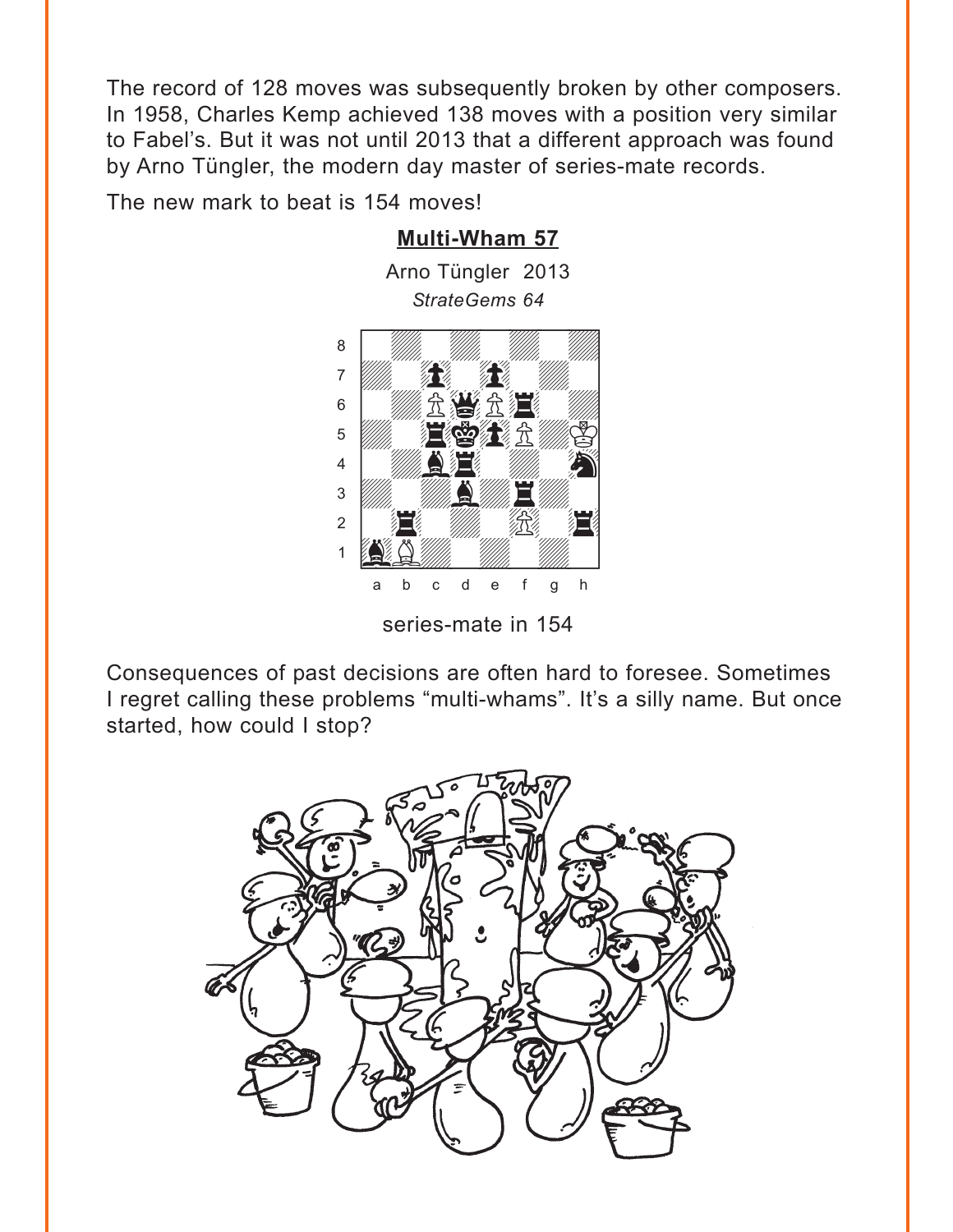# <span id="page-5-0"></span>**SOLUTIONS**

Double whammy 68 and multi-whams 52-55 by J. Coakley, Puzzling Side of Chess (2022). Others as noted.

**PDF hyperlinks.** You can advance to the solution of any puzzle by clicking on the underlined title above the diagram. To return to the puzzle, click on the title above the solution diagram.

Archives. Past columns are available in the Puzzling Side archives.



**Double Whammy 68** 

1.Qd4 2.Rg5#

The awesome power of double check.

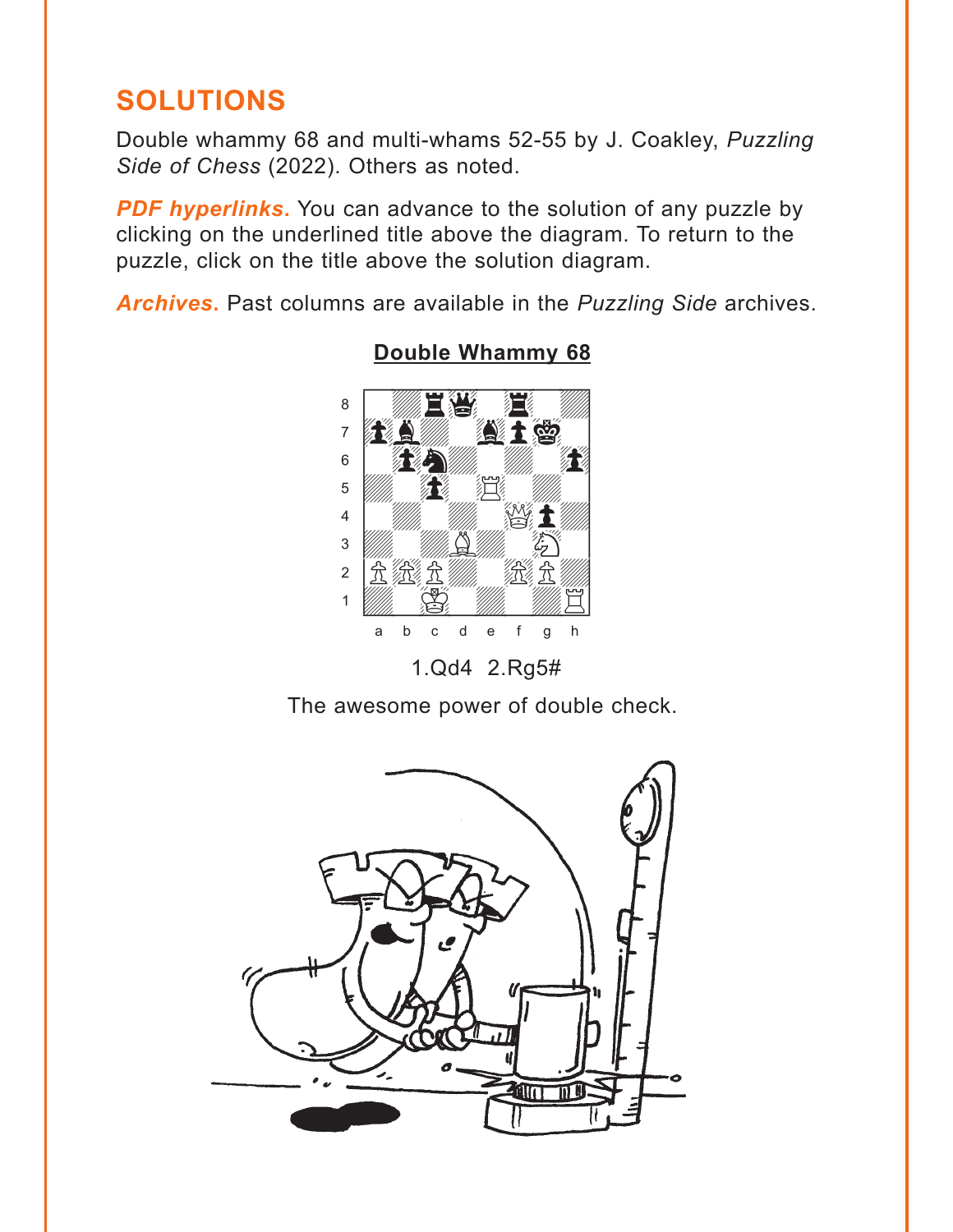<span id="page-6-0"></span>

The white king isn't going anywhere, so it's up to the white pawn to take care of business.

1.a3 2.axb4 3.bxa5 4.a6 5.a7 6.a8=R

It has to be a rook. A queen would give check and there's no mate with a knight or bishop.

Obviously the mate will be Rxa1#. The only trick is finding the shortest route there, capturing all the defenders along the way.

7.Rxf8 (*7.Rxa4?* requires two extra moves.)

8.Rxf7 9.Rxf6 10.Rxf5 11.Rxb5 (*10.Rxf4?* takes 20 moves to mate.)

12.Rxb2 13.Rxc2 14.Rxd2 15.Rxe2 16.Rxf2 17.Rxf4 18.Rxa4

19.Rxa1#

One white pawn captured the full 16 piece black army. A total massacre.

The position below is the *super-charged* version with the maximum nine black queens. where  $\frac{1}{2}$  is the set of the set of the set of the set of the set of the set of the set of the set of the set of the set of the set of the set of the set of the set of the set of the set of the set of the set of the

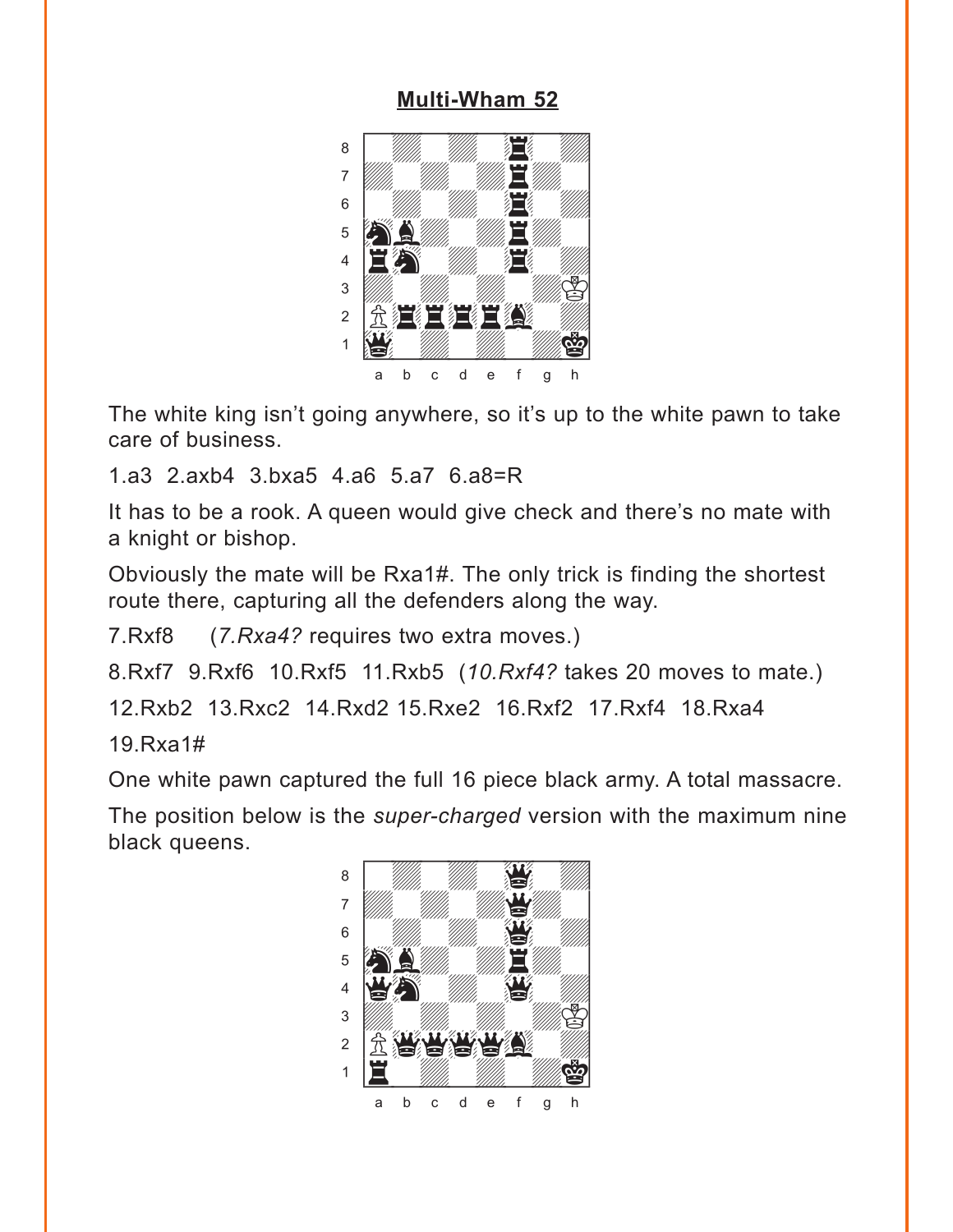<span id="page-7-0"></span>

In order to free either pawn, the white king needs to pass through h5. To accomplish that, he must first capture the rook on b8 and all black pieces on the first 4 ranks. The singular path to follow is easy to find.

1.Kb4 2.Ka5 3.Ka6 4.Ka7 5.Kxb8 6.Ka7 7.Ka6 8.Kxb5 9.Kxa4 10.Ka3 11.Kb2 12.Kxc1 13.Kb2 14.Kc3 15.Kd4 16.Kxe3 17.Kd2 18.Kxe1 19.Kd2 20.Ke3 21.Kxf3 22.Kg2 23.Kxh1 24.Kxh2 25.Kg3 26.Kh4 27.Kh5 with the set of the set of the set of the set of the set of the set of the set of the set of the set of the set of the set of the set of the set of the set of the set of the set of the set of the set of the set of the set



# 28.Kh6 29.Kg7 30.Kxf8

Now White finally has choices: which pawn to free first and whether or not to capture the bishop on g8.

31.Kg7! Freeing the f-pawn as soon as possible is the right decision.

*31.Ke8? 32.Kxd8* mates in 44, three too many.

*31.Kxg8?* mates in 43. It is two moves quicker to leave the bishop on g8. In that way, the f-pawn can promote to queen by capturing it on g8. Promoting to queen on f8 is impossible.

32.Kxf6 33.Kxf5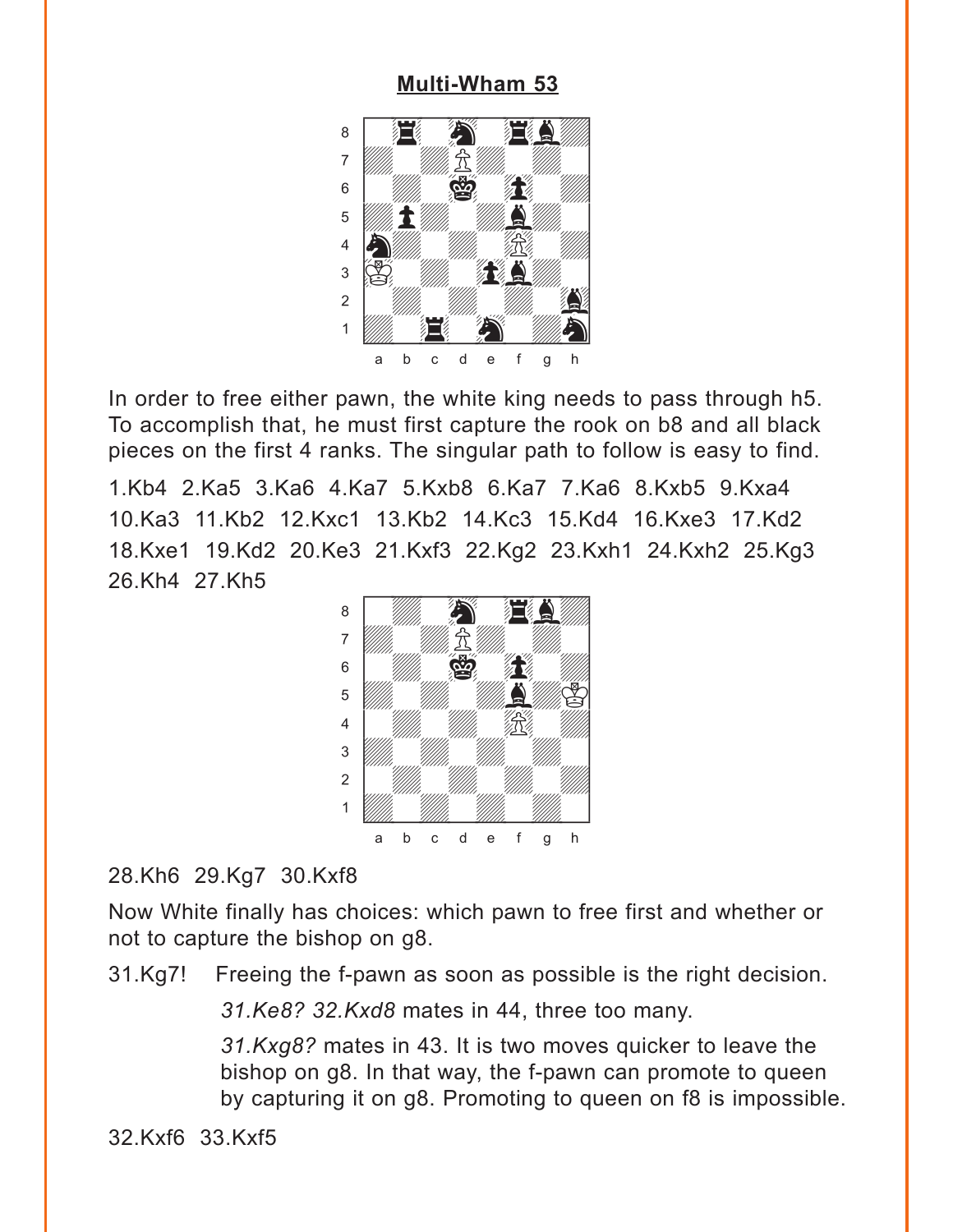

```
34.Ke4 35.f5 36.f6 37.f7 38.fxg8=Q 39.Qxd8 40.Qc8 41.d8=Q#
```


Black was one piece short of a full army in this problem. For a complete massacre, place the white king on b2 and add a black queen on a3. White is in check and must take the queen, transposing to the given position.

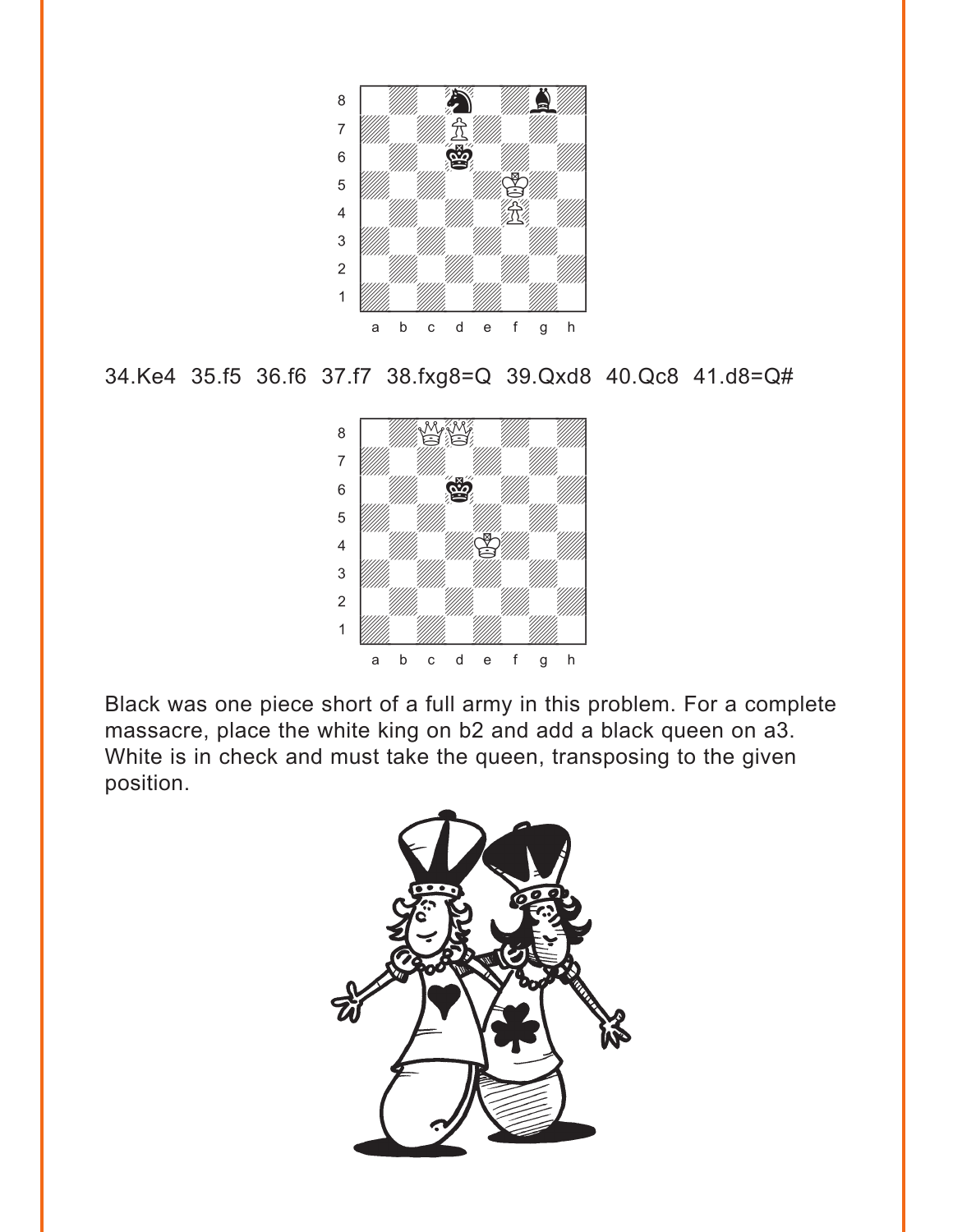<span id="page-9-0"></span>

1.bxa3 2.axb4 3.bxa5

White can now choose between four promotion squares: a8 b8 c8 d8.

| 4.axb6     | $4. a6? 5.a7 6.a8 = N$<br>mate in 20 (3 too many)<br>mate in 22<br>6.a8= $B$<br>$6. a8 = Q/R$ no mate |
|------------|-------------------------------------------------------------------------------------------------------|
| 5.bxc7     | 5.b7? $6. a8=N$ mate in 19 (2 too many)                                                               |
| $6 cxd8=N$ | mate in 18 (1 too many)<br>$6.68 = N?$<br>$6. c8 = B?$<br>mate in 22<br>6. $cxd8 = Q/R/B$ ? no mate   |

Now the white knight takes over.



7.Nxf7 8.Nxg5 9.Nxe4 10.Nxg3 11.Nxf5 12.Nxd6 Capturing six defenders and unpinning the pawn.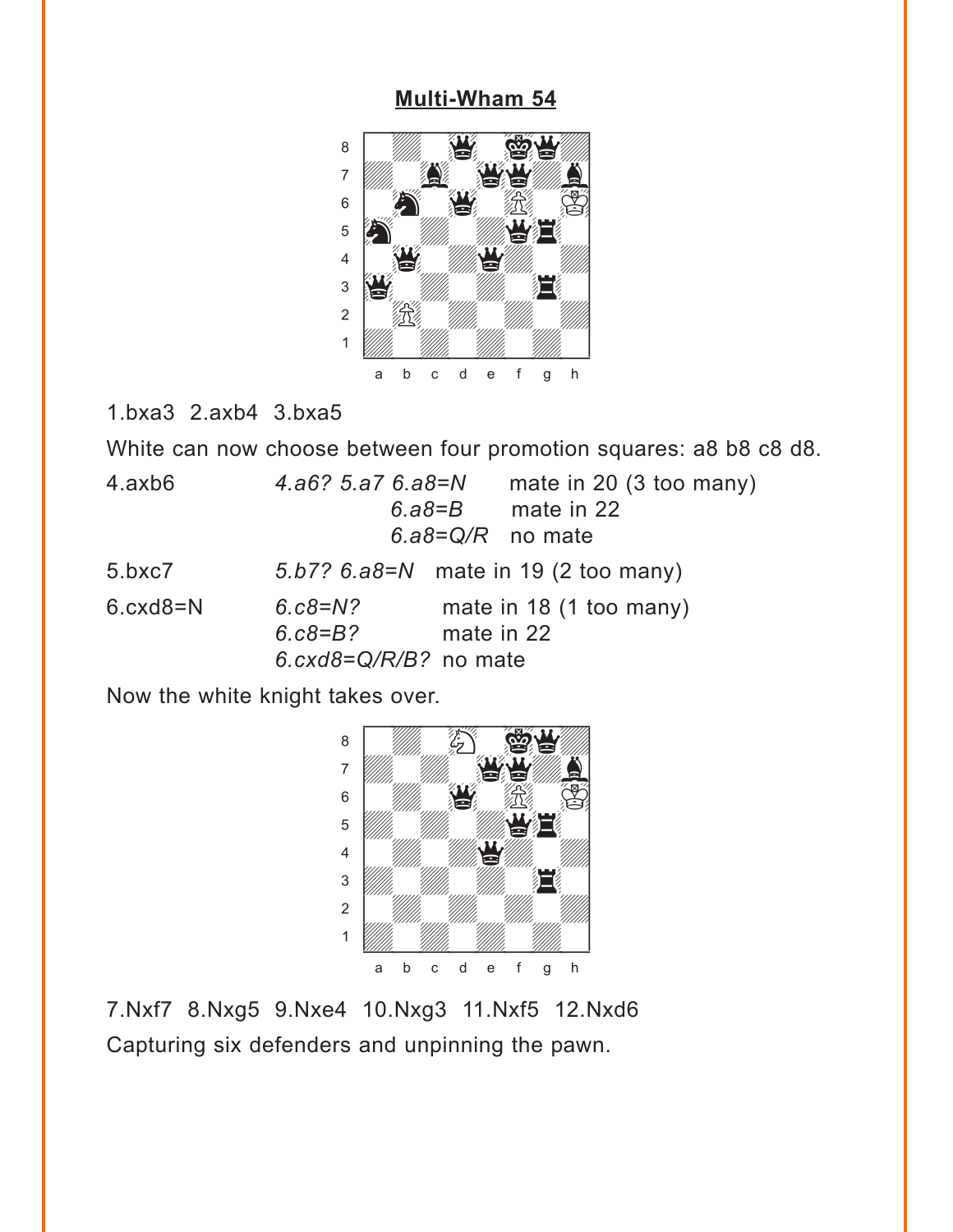

### 13.f7 14.fxg8=N 15.Nxe7 16.Kxh7 17.Ng6#



Supercharged full army massacre and a marvelous two knight mate.



*The Whammy Pedal*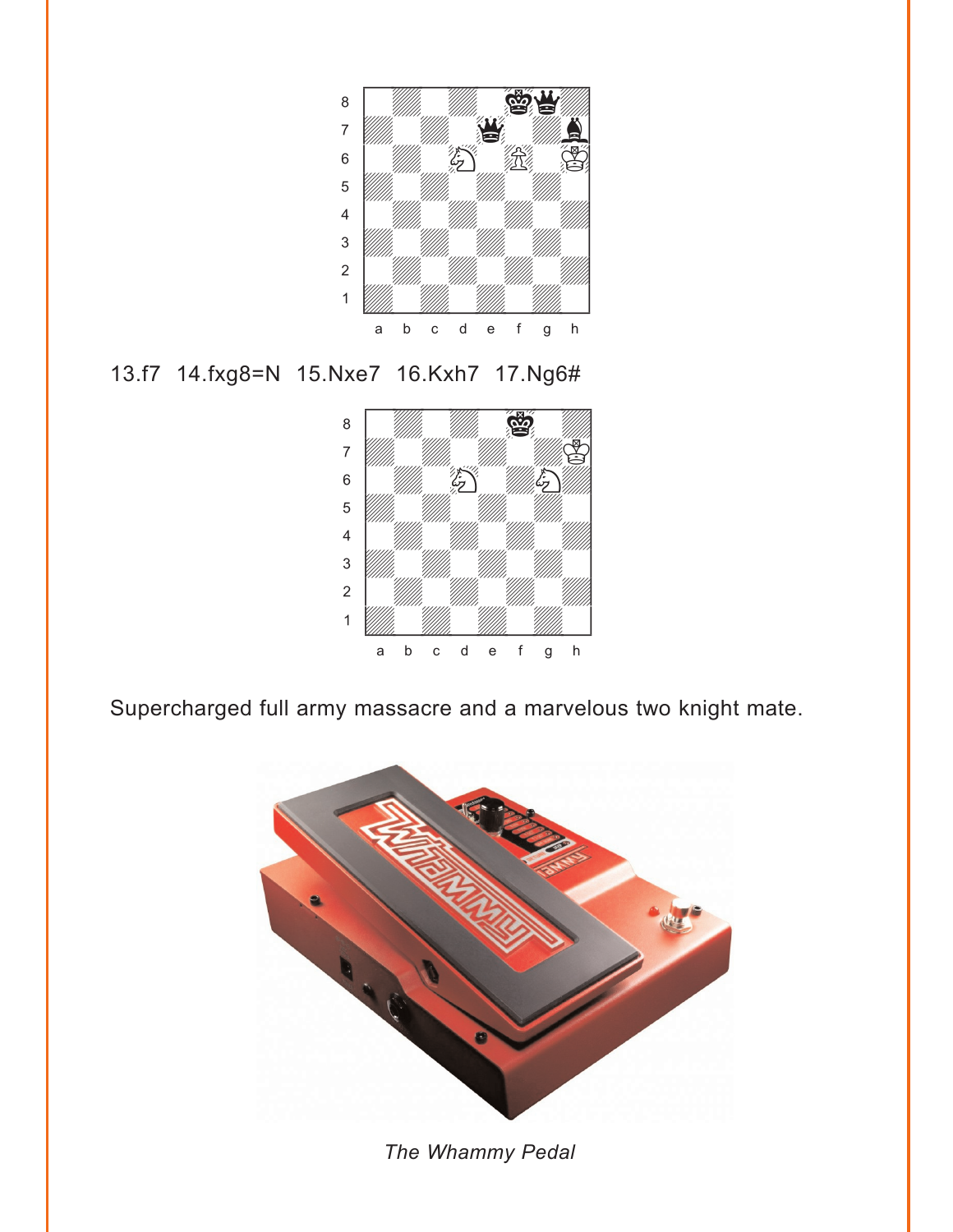<span id="page-11-0"></span>

The white bishop is pinned and the white king thoroughly hemmed in. So the action begins with the knight. But where to start?

1.Nxg7 Taking *1.Nxc7?* takes one move too many. There are numerous lines, all similar to the actual solution, all losing a tempo by capturing the queen on c7.

> *1.Nxd8?* is two moves too slow. Some lines are similar to the solution but there are alternatives. For example, *2.Nc6 3.Nxe7 4.Nxf5 5.Nxg7 6.Nxe8 7.Nxf6 8.Nxg4 9.Kxh4 10.Kg3 11.Nxe3 12.Nf5 13.Bd4 14.Kf4 15.Ke3 16.Kd3 17.Ne3 18.Be5 19.Bg3#.*

### 2.Nxe8

The knight is going to e5 to unpin the bishop. The white bishop will not be able to capture any defenders on light squares, so on his way to e5 the knight captures the pieces on e8 and f7.

3.Nxd6 4.Nxf7 5.Ne5



Now it's the bishop's turn to take some pieces.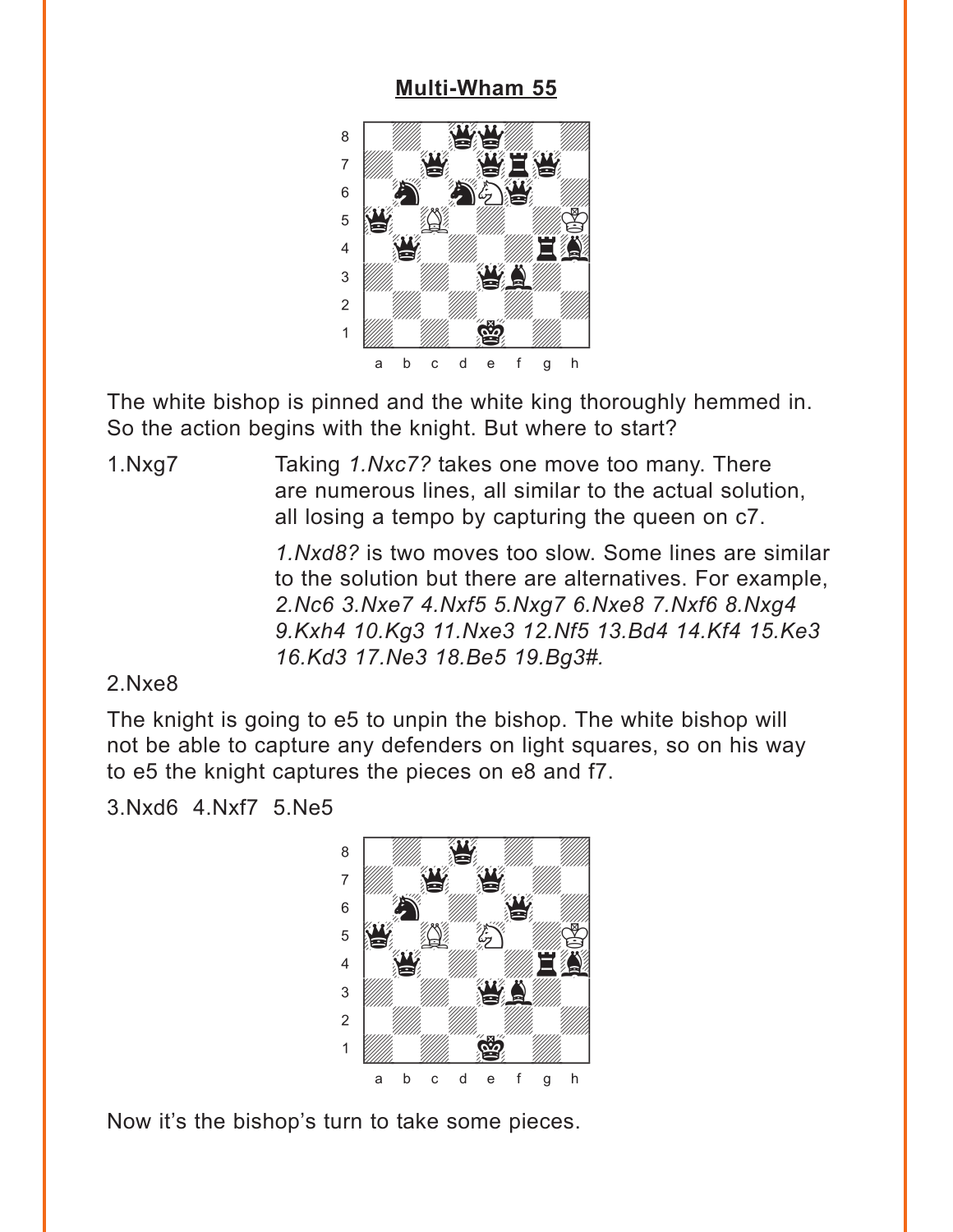6.Bxe7 7.Bxf6 8.Bxd8 9.Bxc7 10.Bxb6 11.Bxa5 And the knight is free to move again.



12.Nxg4 13.Kxh4 14.Kg3 15.Nxe3 16.Kxf3 17.Bxb4#



For those who prefer a simpler setting, here is the 10 move version.

# **[Multi-Wham 55b](#page-3-0)**



1.Ne5 2.Bxe7 3.Bd8 4.Bxa5 5.Nxg4 6.Kh4 7.Kg3 8.Nxe3 9.Kxf3 10.Bxb4#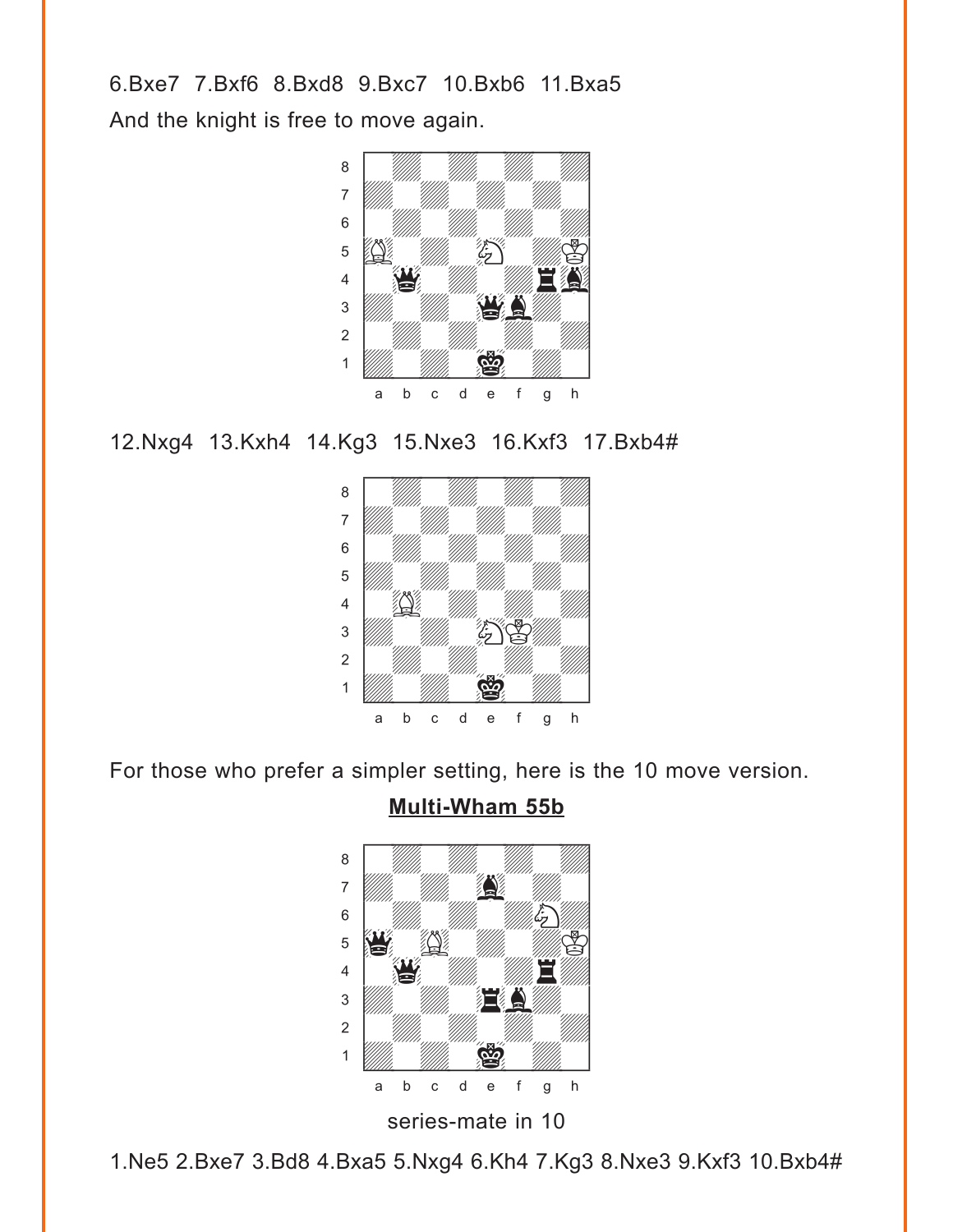Karl Fabel 1955 **Fairy Chess Review** 

<span id="page-13-0"></span>

This problem was originally published with colours reversed.

In order to mate, White must promote their c-pawn.

The white pawns on the kingside cannot move because g4-g5+ is check. The white bishop is trapped in the corner. So the white king will have to work alone to capture the black pawn on c3. That pawn is quarded three times, by Ra3, Ba1, Nb1. Additionally, the black knight on b1 is quarded by the rook on b4 and the black rook on a3 is guarded by the bishop on c1. All of those defenders must eliminated before the blockading pawn on c3 can be captured.

 $1.$ Kh $5$ After 1.Kh7?, White can proceed to capture the rook on b4, but then there is no way to ever capture the bishop on c1, which prevents the white king from crossing h6. So the bishop must be captured first.

2.Kh4 3.Kh3 4.Kh2 5.Kh1 6.Bh2 7.Kg1

The shuffling of the bishop between g1 and h2 to allow the king to navigate through the corner will be repeated six times.

8.Kf1 9.Ke1 10.Kd1 11.Kxc1

The next target is the rook on b4. A long march around the board for the king.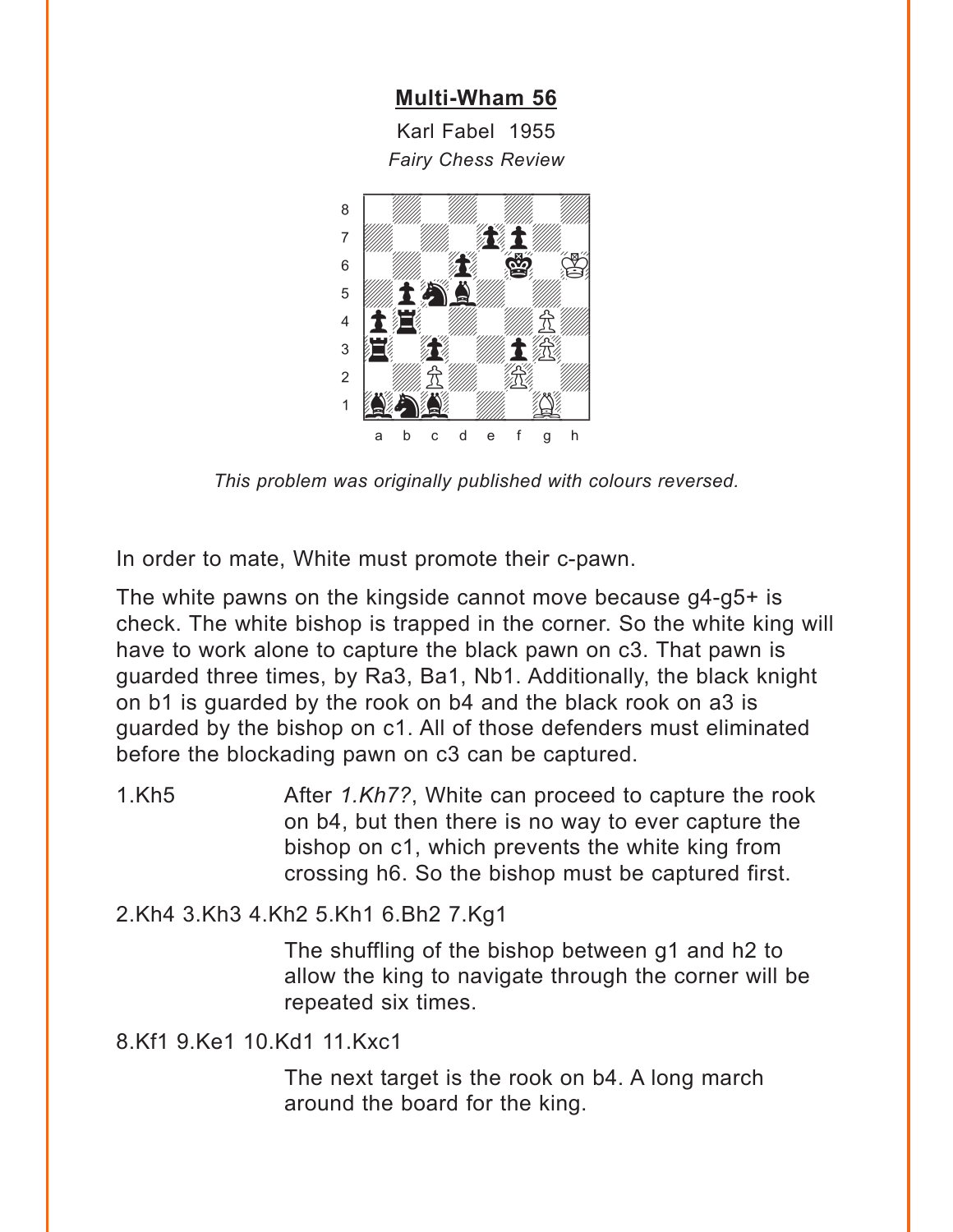

12.Kd1 13.Ke1 14.Kf1 15.Kg1 16.Kh1 17.Bg1 18.Kh2 19.Kh3 20.Kh4 21.Kh5 22.Kh6 23.Kh7 24.Kg8 25.Kf8 26.Ke8 27.Kd8 28.Kc7 29.Kb6 30.Ka5 31.Kxb4



Now back around for the knight on b1.

32.Ka5!

The black pawn on b5 must not be captured by the king. Once the white c-pawn is free, it needs to take on b5 in order to promote. 33.Kb6 34.Kc7 35.Kd8 36.Ke8 37.Kf8 38.Kg8 39.Kh7 40.Kh6 41.Kh5 42.Kh4 43.Kh3 44.Kh2 45.Kh1 46.Bh2 47.Kg1 48.Kf1 49.Ke1 50.Kd1 51.Kc1 52.Kxb1



No surprise. Capturing the rook on a3 will require another long journey by the king.

53.Kc1 54.Kd1 55.Ke1 56.Kf1 57.Kg1 58.Kh1 59.Bg1 60.Kh2 61.Kh3 62.Kh4 63.Kh5 64.Kh6 65.Kh7 66.Kg8 67.Kf8 68.Ke8 69.Kd8 70.Kc7 71.Kb6 72.Ka5 73.Kb4 74.Kxa3



One defender to go, the bishop on a1.

75.Kb4 76.Ka5 77.Kb6 78.Kc7 79.Kd8 80.Ke8 81.Kf8 82.Kg8 83.Kh7 84.Kh6 85.Kh5 86.Kh4 87.Kh3 88.Kh2 89.Kh1 90.Bh2 91.Kg1 92.Kf1 93.Ke1 94.Kd1 95.Kc1 96.Kb1 97.Kxa1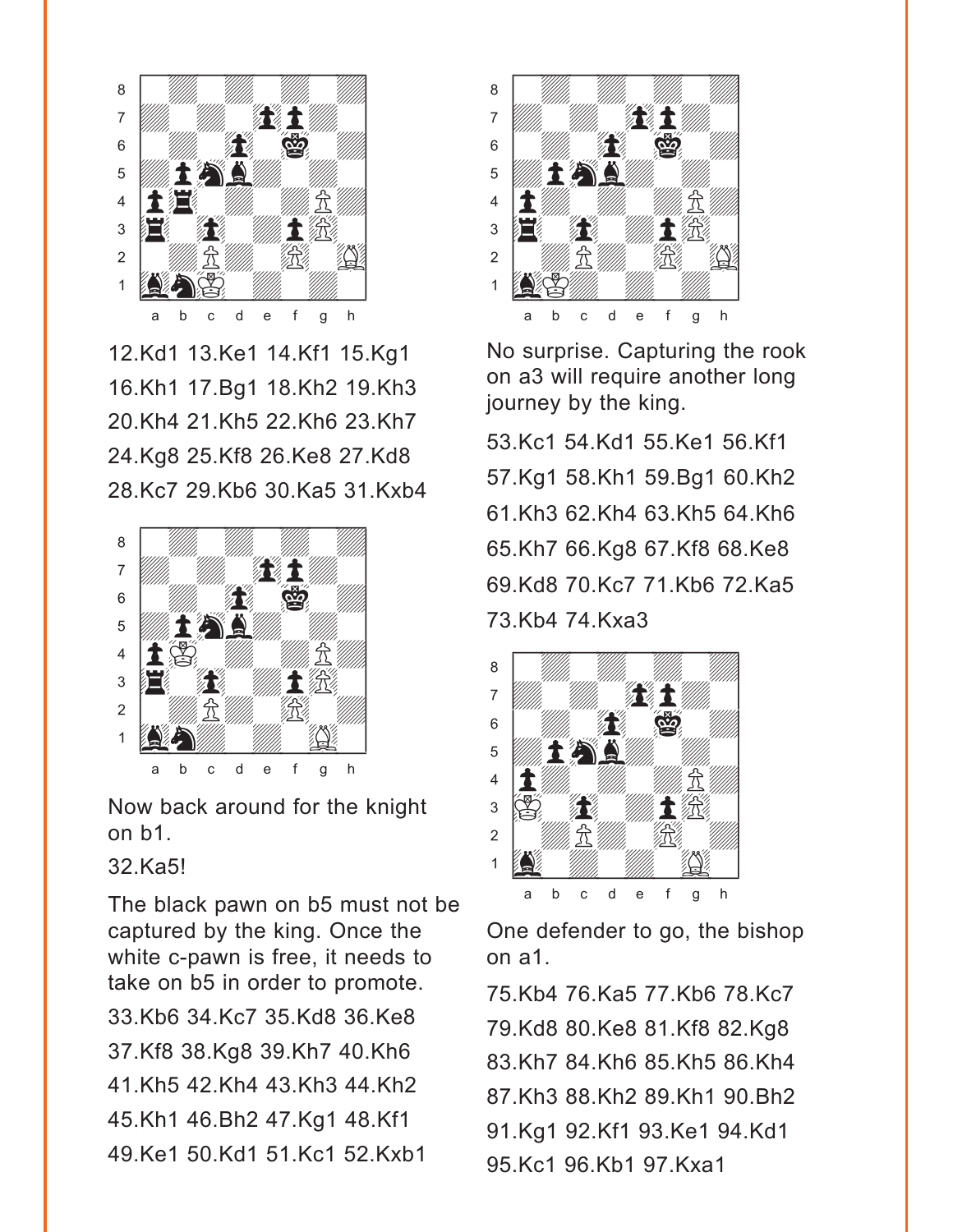

No shortcuts for the king in this problem. Back he goes again. 98.Kb1 99.Kc1 100.Kd1 101.Ke1 102.Kf1 103.Kg1 104.Kh1 105.Bg1 106.Kh2 107.Kh3 108.Kh4 109.Kh5 110.Kh6 111.Kh7 112.Kg8 113.Kf8 114.Ke8 115.Kd8 116.Kc7 117.Kb6 118.Ka5! 119.Kb4 120.Kxc3



Mission accomplished.

# 121.Kd4

The king prepares the eventual mate by covering the e5 square. 122.c4 123.cxb5 124.b6 125.b7 126.b8=Q 127.Qf8 128.Qh6#

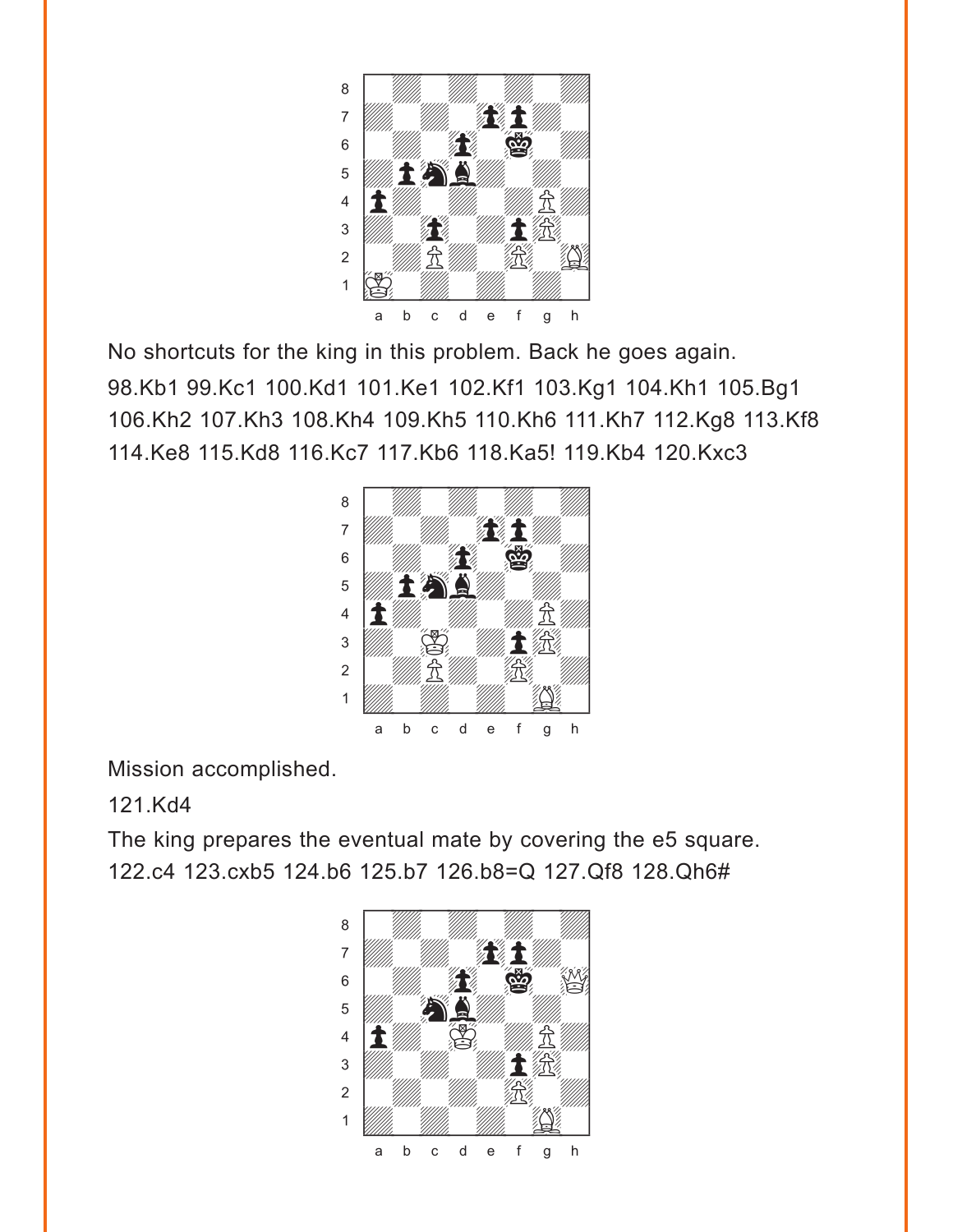**Multi-Wham 57** Arno Tüngler 2013 StrateGems 64

<span id="page-16-0"></span>

Obviously White must promote a pawn to mate. The white bishop cannot capture the blockaders on the dark squares d7 e7 f6. Neither can the white king because of the uncapturable queen on d6.

White wins by promoting the pawn on f2. Once the rook on f3 is gone, the pawn can advance to the 8th rank by taking on e5 and f6.

The white bishop cannot capture the rook on f3 because it would be check. Therefore the white king must remove the blockade. The rook is defended by the knight on h4 which is defended by the rook on h2. So the king must also capture those pieces. Accomplishing that is greatly hampered by the black queen and six rooks.

The king's long trek back and forth around the board requires the white bishop to construct twenty bridges.

The first target is the rook on h2. Bridge 1 will be built on g6 to allow the king to cross the 6th rank.

1.Bc2 2.Ba4 3.Bb5 4.Ba6 5.Bc8 6.Bd7 7.Be8 8.Bg6

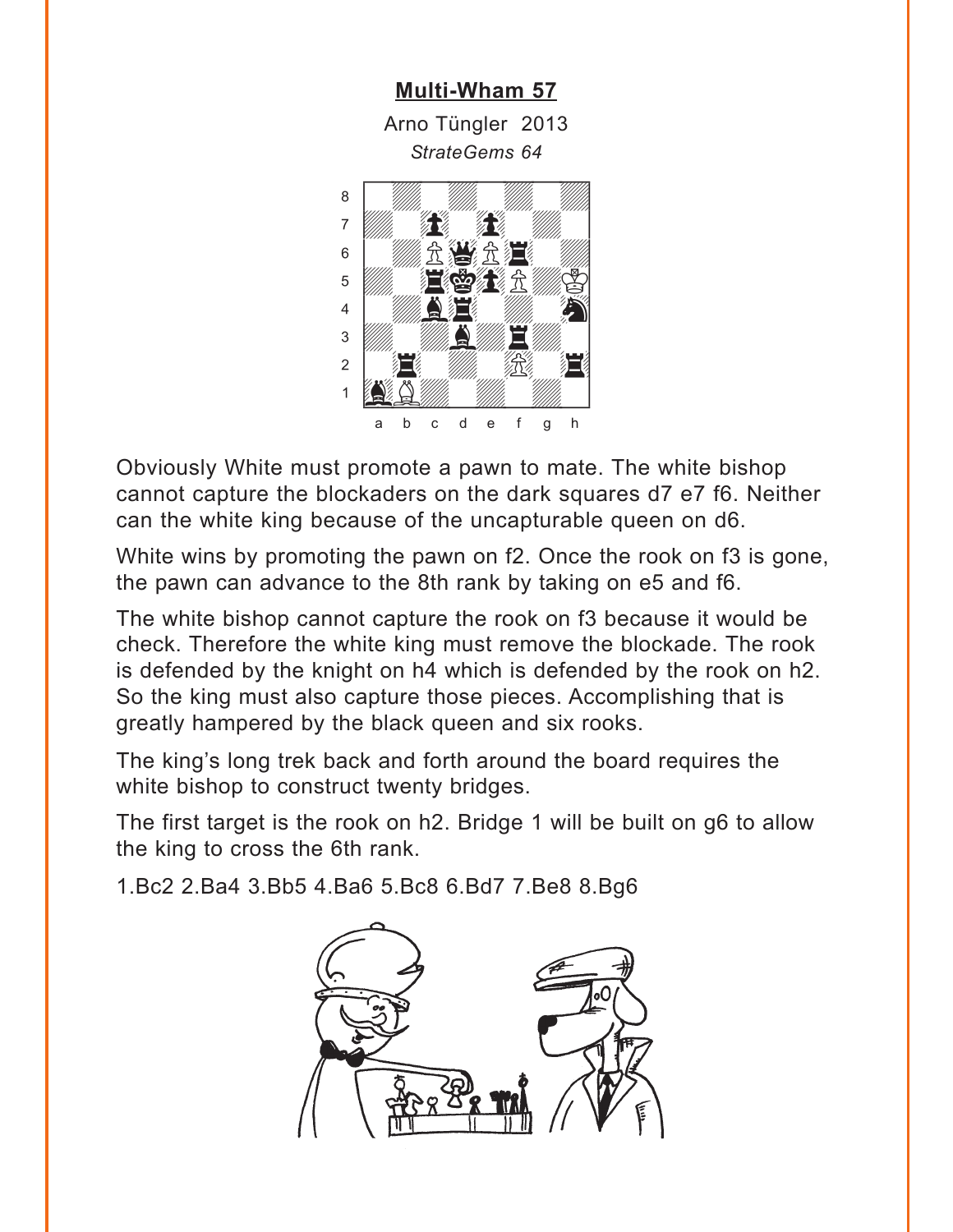

9 Kh6 10.Kg7 11.Bf7

Bridge 2

12.Kf8 13.Ke8

The third bridge must allow the king to cross over the d-file. The bishop has to take the long way around to reach d7.

14.Bh5 15.Bg4 16.Bh3 17.Bf1 18.Be2 19.Bd1 20.Ba4 21.Bb5 22.Ba6 23.Bc8 24.Bd7



25.Kd8 26.Kc8

Now a bridge is needed on the b-file. White builds it on b5 so that it also spans the 5th rank. 27.Be8 28.Bh5 29.Bg4 30.Bh3 31.Bf1 32.Be2 33.Bd1 34.Ba4 35.Bb5 Bridge 4.



36.Kb7 37.Ka6 38.Ka5 39.Ka4 40.Ka3 41.Ba4 42.Bb3 Bridge 5 back across the b-file. 43.Kb4 44.Kc3 45.Bc2 Bridge 6 over the 2nd rank. 46.Kd2 47.Ke1 48.Bd1! 49.Be2

Bridge 7 across the f-file. Note that taking the bishop on d3 by *48.Bxd3?* would prevent the white king from returning through c3. 50.Kf1 51.Kg1 52.Kxh2



Next target: the knight on h4. Another long task for the king and bishop.

53.Kg1 54.Kf1 55.Ke1 56.Bd1 57.Bc2 Bridge 8.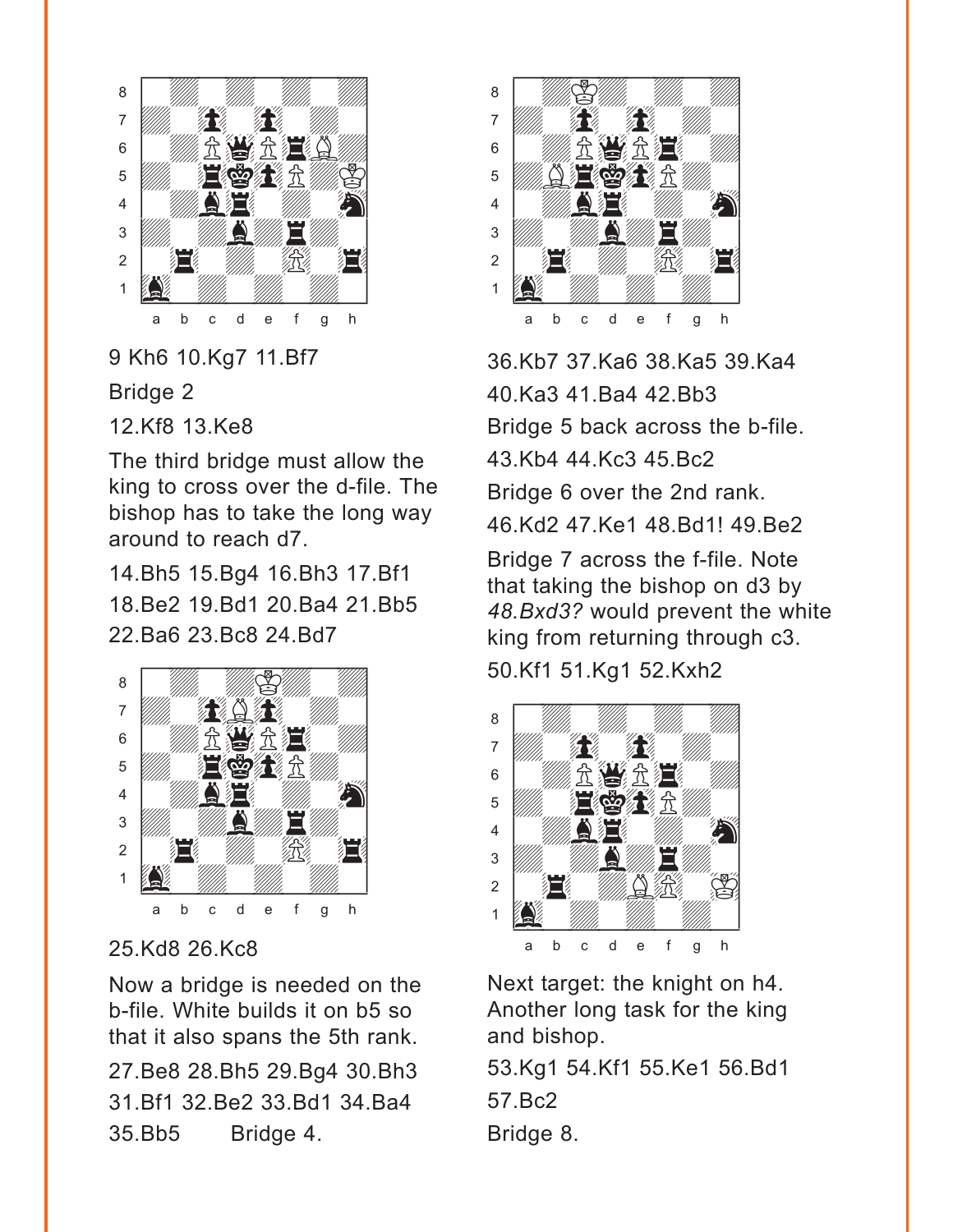

58.Kd2 59.Kc3 60.Bb3 Bridge 9.

61.Kb4 62.Ka3 63.Ba4 64.Bb5 Bridge 10.

65.Ka4 66.Ka5 67.Ka6 68.Kb7 69.Kc8 70.Ba4 71.Bd1 72.Be2 73.Bf1 74.Bh3 75.Bg4 76.Bh5 77.Be8 78.Bd7



Bridge 11. A long time under construction as is the following.

79.Kd8 80.Ke8 81.Bc8 82.Ba6 83.Bb5 84.Ba4 85.Bd1 86.Be2 87.Bf1 88.Bh3 89.Bg4 90.Bh5 91.Bf7

Bridge 12.



92.Kf8 93.Kg7 94.Bg6 Lucky number 13. 95.Kh6 96.Kg5 97.Bh5 98.Bg4 Bridge 14. 99.Kxh4

Ninety-nine moves to capture two pieces! One more time around the block to capture the rook on f3.



100.Kg5 101.Bh5 102.Bg6 Bridge 15.

103.Kh6 104.Kg7 105.Bf7 Bridge 16.

106.Kf8 107.Ke8 108.Bh5 109.Bg4 110.Bh3 111.Bf1 112.Be2 113.Bd1 114.Ba4 115.Bb5 116.Ba6 117.Bc8 118.Bd7 Bridge 17.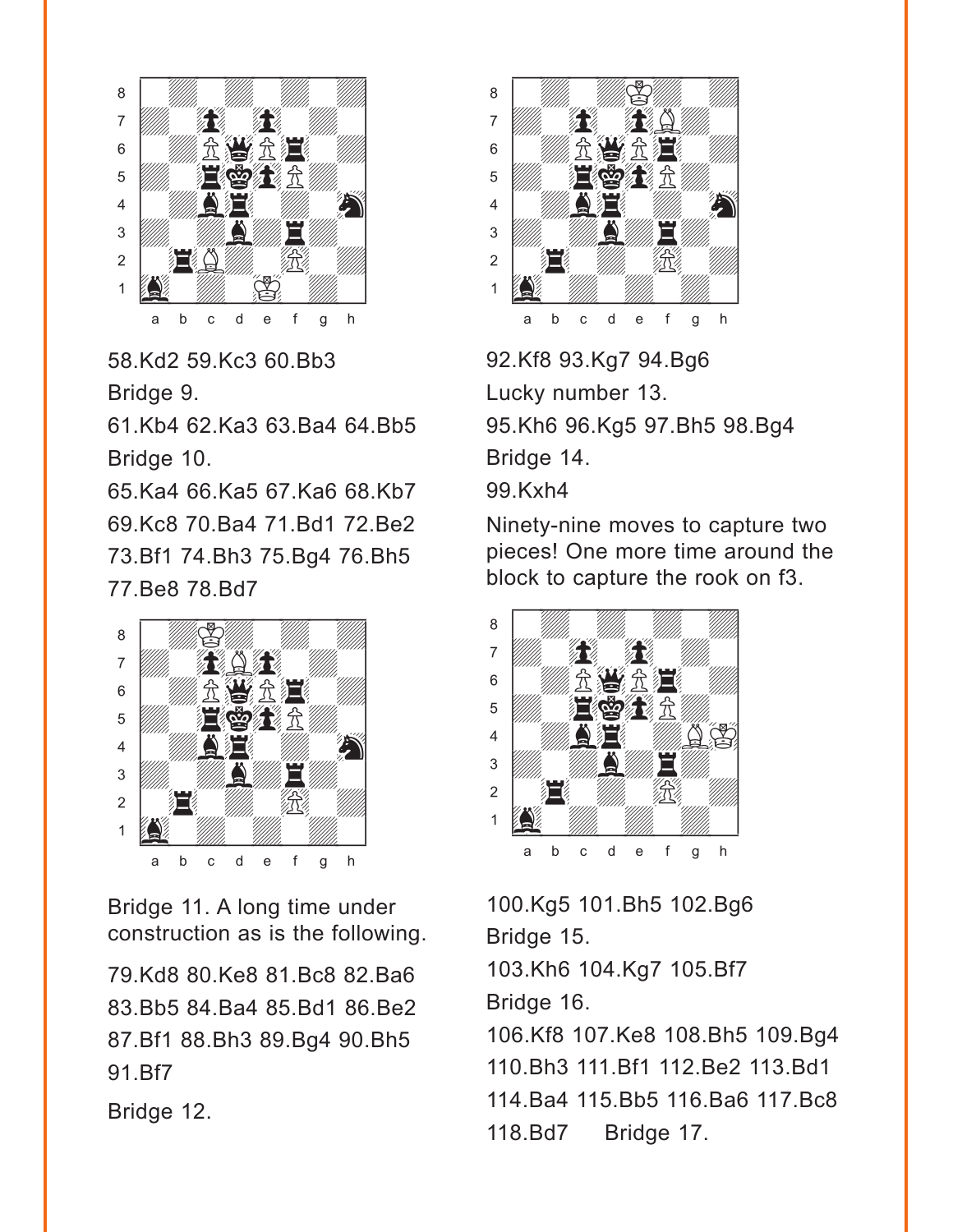

119.Kd8 120.Kc8 121.Be8 122.Bh5 123.Bg4 124.Bh3 125.Bf1 126.Be2 127.Bd1 128.Ba4 129.Bb5 Bridge 18.



130.Kb7 131.Ka6 132.Ka5 133.Ka4 134.Ka3 135.Ba4 136.Bb3 Bridge 19. 137.Kb4 138.Kc3 139.Bc2

The final bridge. Number 20.



#### 140.Kd2 141.Ke1 142.Bxd3

This time, instead of building another bridge, the bishop simply takes the piece guarding f1. And stands ready to give mate on e4!

143.Kf1 144.Kg2 145.Kxf3



146.Ke3 147.f4 148.fxe5 149.exf6



#### 150.f7!

Capturing e7 is one move too slow. For example, after 1*50.fxe7? 151.e8=Q, either 152.Qh8 153.e7 154.e8=Q 155.Qxd4#* or *152.Qd7 153.e7 154.e8=Q 155.Qe6#.*

#### 151.f8=B

A surprising underpromotion!